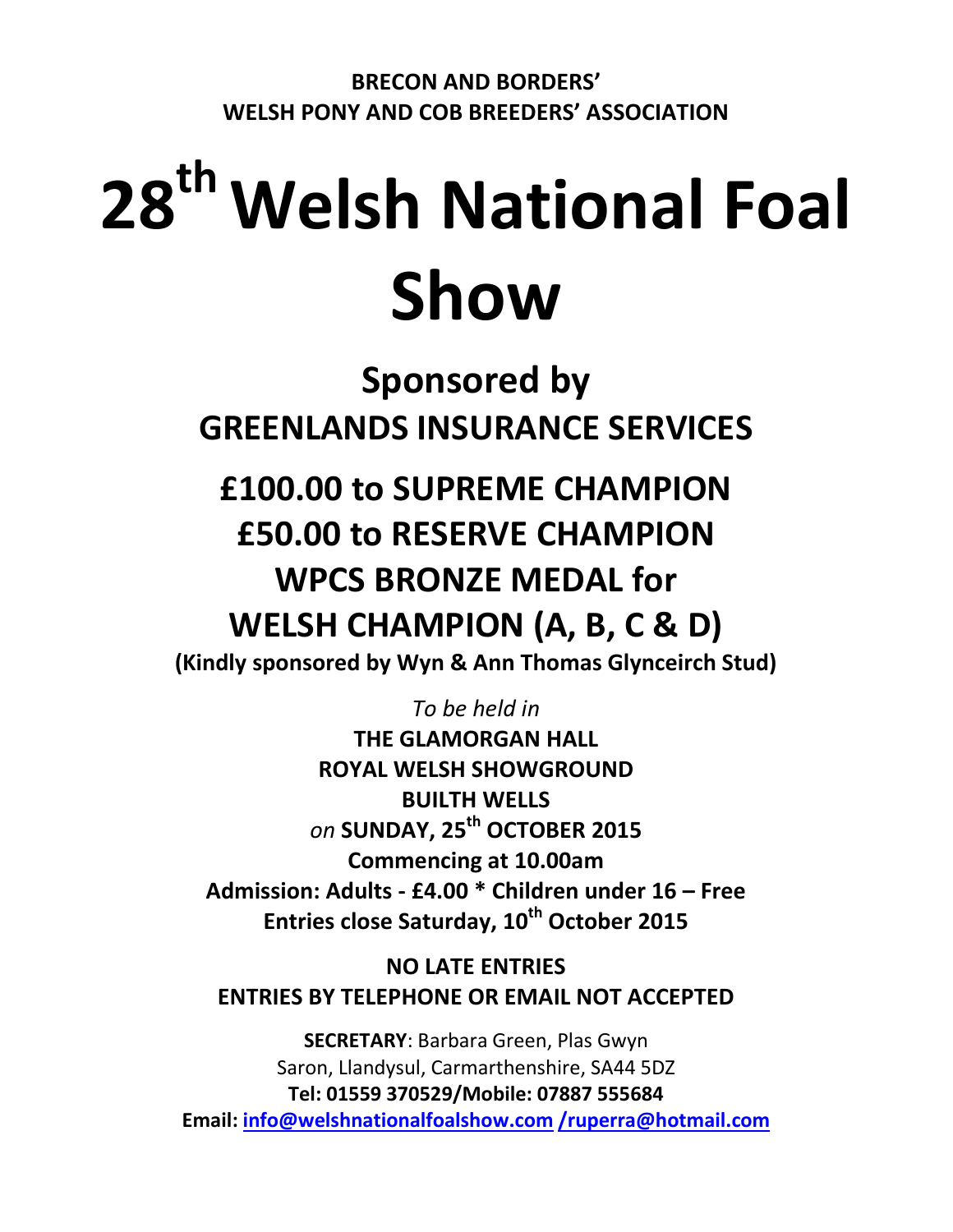## *RING 1*

#### **WELSH MOUNTAIN PONIES – SECTION A Judge: Miss R Wilson, Prion, Denbighshire (BOOTHSDALE) Kindly sponsored by Mr & Mrs Adam & Karen Fletcher (Karadam Stud)**

Class 1. Filly foaled 2015

Class 2. Colt foaled 2015

**Championship**: First and second prize winners to compete for the **Gayfield Perpetual Trophy**, kindly presented by Gail Morris.

**Champion Sash** presented by Mr & Mrs Adam & Karen Fletcher (Karadam Stud)

**Show Halter** for the Champion Section A foal kindly presented by Hazell Hopkinson (Tollgate Stud)

**Goytre Perpetual Challenge Cup** and £10 for the highest placed filly sired by a 2014 premium stallion and **Llangoed Perpetual Challenge Cup** and £10 for the highest placed colt sired by a 2014 premium stallion kindly donated by Lewis Edwards and Gareth Price.

**Pontgam Perpetual Shield** kindly presented by C & L Brown, Pontgam Stud for the best Section A colt **Perpetual Trophy** kindly presented by Mr & Mrs Geoff Rees for the best Section A filly.

#### **WELSH PONIES OF COB TYPE – SECTION C**

**Judge: Mr W Groucott, Crumlin, Gwent (HAFODYRYNYS)**

**Kindly sponsored by Mr & Mrs Stuart & Anne Franklin (Sarum Stud)**

Class 3. Filly foaled 2015

Class 4. Colt foaled 2015

**Championship**: First and second prize winners to compete for the **Cefn Melyn Perpetual Challenge Cup**, kindly presented by Mr & Mrs Brinley Williams.

**Champion Sash** kindly presented by Mr & Mrs Stuart & Anne Franklin (Sarum Stud)

#### **WELSH COBS – SECTION D**

**Judge: Mr A Thomas, Tyllwyn, Ebbw Vale, Blaenau Gwent (CAEDERWEN) Kindly sponsored by Mrs Ceri Fell (Brynseion Stud)**

Class 5. Filly foaled 2015

Class 6. Colt foaled 2015

**Championship**: First and second prize winners to compete for the **Llangattock Trophy**, kindly presented by Mr Gwyn Dobbs.

**Champion Sash** kindly presented by **Brynseion Stud**

# *RING 2*

#### **WELSH PONIES – SECTION B**

#### **Judge: Mr H S Davies, St Dogmaels, Cardigan (CADLANVALLEY)**

Class 7. Filly foaled 2015

Class 8. Colt foaled 2015 (kindly sponsored by M Yorath & G Jarrett, Witko Stud)

**Championship**: First and second prize winners to compete for the **Nantcol Perpetual Trophy**, kindly presented by Mrs Cooke.

**Champion Sash** kindly presented by **Fairywood Ponies**

#### **WELSH PART-BREDS**

# **Judge: Mr H S Davies, St Dogmaels, Cardigan (CADLANVALLEY)**

#### **Kindly sponsored by Mr & Mrs G O Williams (Carless Stud)**

Class 9. Colt or Filly foaled 2015 to make 12.2h.h or under at maturity

Class 10. Colt or Filly foaled 2015 to make 12.2h.h and under 14.2h.h.at maturity

Class 11. Colt or Filly foaled 2015 to make over 14.2h.h. at maturity

**Championship**: First and second prize winners to compete for the Telynau **Trophy**, kindly presented by Messrs Jones and Thomas. **Champion Sash** kindly presented by **Carless Stud**